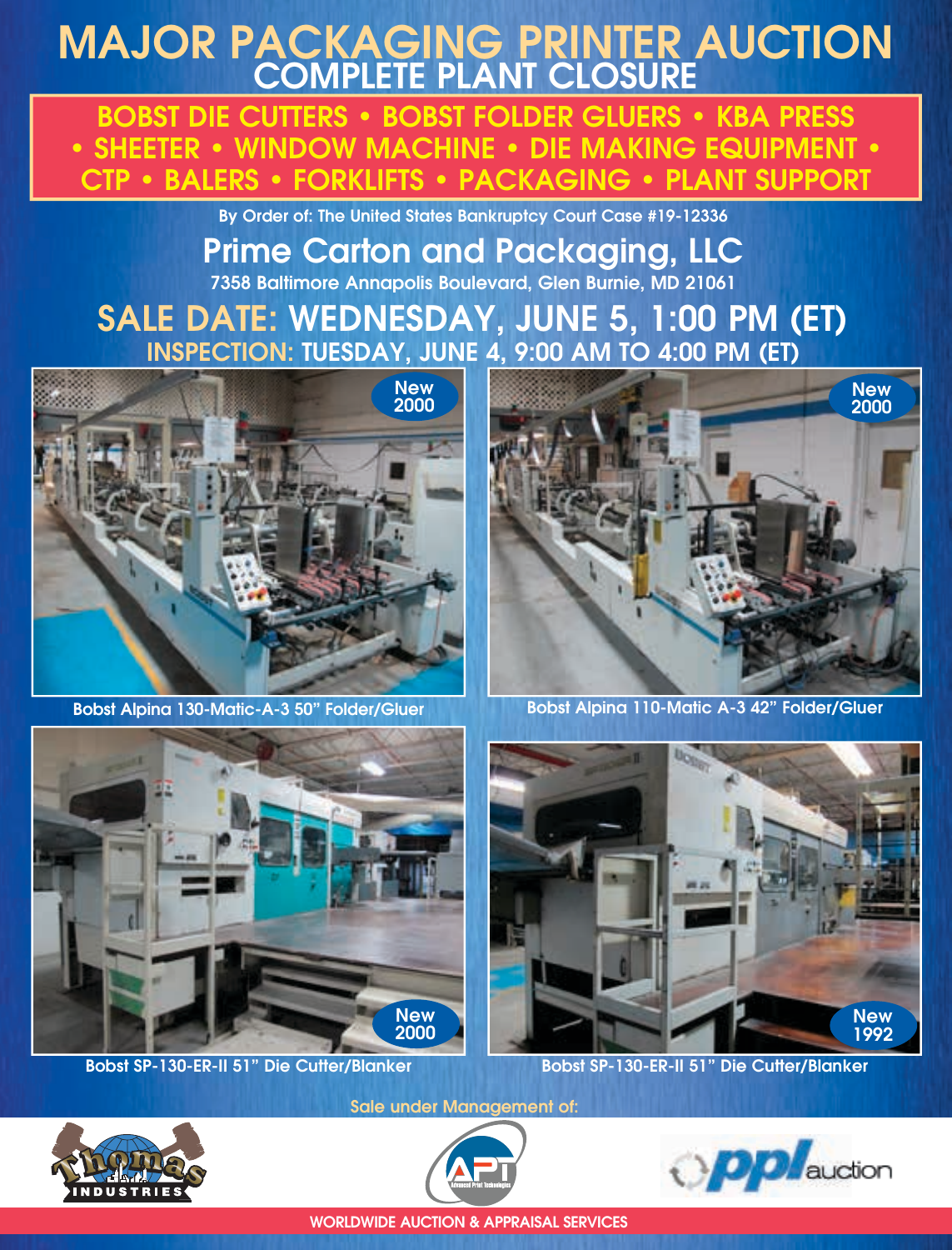# MAJOR PACKAGING PRINTER COMPLETE PLANT CLOSURE



BOBST SP-130-ER 51" DIE CUTTER/BLANKER



BOBST DOMINO 90-MATIC 36" FOLDER/GLUER



JAGENBERG 925 FOLDER/GLUER, STRAIGHT LINE



BOBST EASYPRESS



WESTERN SLOPE WINDOW MACHINE MODEL GLADIATOR



SOC KOREA EASY BLENDER TURBO EBT-2000 DIE BENDER

#### PRINTING PRESSES - SHEET FED

KBA 7-Color Printing Press Model Rapida 130-7+L-ALV2SW2, S/N 363648 (New 2004) 7-Color, Tower Coater, 51" Extended Delivery, IR & UV Dryers, Interstation UV, Perfector 1/6, Auto Plate Changers, Weko Spray, Automatic Pallet Conveyor System with Continuous Feed and Delivery, Baldwin Auto Washup, 90 Million Impressions. Being Offered By Private Sale Only - Inquiries Call Fred Moss at 781-844-1645

#### FOLDER/GLUERS

- Bobst Alpina 130-Matic-A-3 50" Folder/Gluer S/N 0350-014- 03 (New 2000) Equipped With Lock-Botton, 4-Corner, HHS-C100 Electronic Glue System With 4-Heads, Kurandt Counter/Ejector, Long Compression Section,1-Lower Left Hand Glue Pot, 26,400 Hours
- Bobst Alpina 110-Matic A-3 42" Folder/Gluer, S/N 0350-015- 06 (New 2000) Equipped With Lock-Bottom, 4-Corner, HHS Electronic Glue System With 4-Heads, Long Compression Section, 1-Lower Left Hand Glue Pot, 28,200 Hours
- Bobst Domino 90-Matic 36" Folder/Gluer, S/N 0332-015-01 (New 1987) Equipped With Lock-Bottom, Pafra Electronic Gluing With 3-Heads, Long Compression Section, 64,256 **Hours**
- Jagenberg 925 Folder/Gluer, Straight Line with Lower Left Hand Glue Pot.

#### DIE CUTTERS

- Bobst SP-130-ER-II 51" Die Cutter/Blanker, S/N 0577-032-02 (New 2000) Equipped With 4-Sets Of Chase, Plates & Tooling, Preheating Oil Conditioning Cabinet, Centerline System, 2-Quick Lock Chases, Enclosed Chains, Lead Edge Removal, Hoist, Continuous Feed And Delivery, 125,250,489 Impressions. 26,000 Hours
- Bobst SP-130-ER-II 51" Die Cutter/Blanker, S/N 0577-015-01 (New 1992) Equipped With Bobst Easy Handling System, 4-Sets Of Chase, Plates & Tooling, Continuous Automatic Pallet Feed And Pallet Delivery, Center Line System, Oil Conditioning Cabinet, Lead Edge Removal, 180,550,200 Impressions, 49,000 Hours

### 2 ONLINE BIDDING ONLY – REGISTER AND BID AT WWW.THOMASAUCTION.COM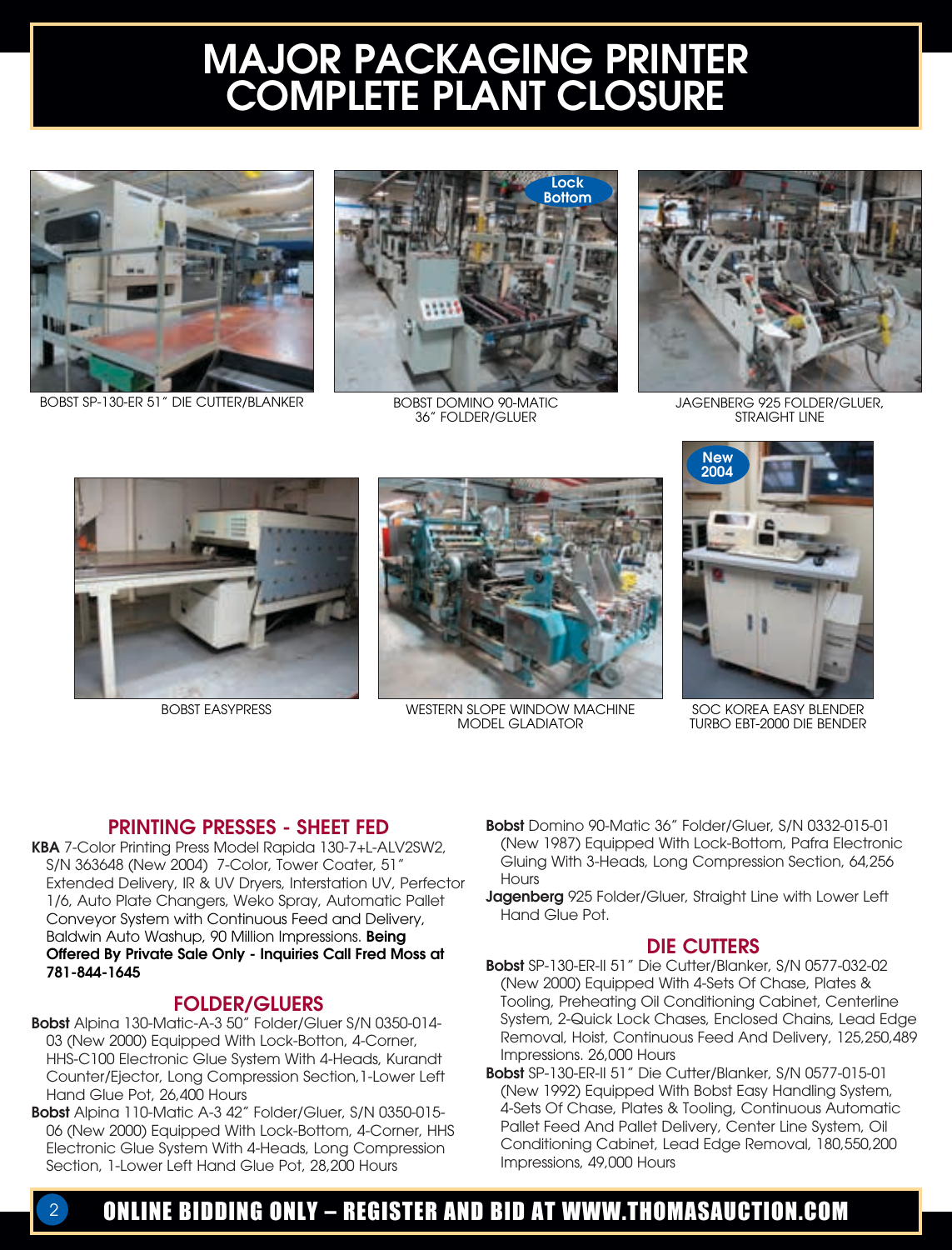# AUCTION DATE: FIRST LOT CLOSES: WEDS, JUNE 5, 1:00 PM (ET)



ELCEDE LCS160 LASER CUTTING TABLE



ELCEDE NCC107 LASER CUTTING SYSTEM



ELCEDE SC6 RULE PROCESSOR



ELCEDE HC3 LIPPER/STRAIGHT CUTTER/ **NOTCHER** 



DATA TECHNOLOGY SAMPLE CUTTING TABLE



AUTOMATAN AERATOR/JOGGER MODEL A 73VA



CREO TRENDSETTER VLF QUANTUM CTP SYSTEM

Bobst SP-130-ER 51" Die Cutter/Blanker, S/N 0577-004-02 (New 1986) Equipped With 3-Sets Of Chases & 2-1mm Thin Plates, Plus Tooling, Oil Conditioning Cabinet, Lead Edge Trim Removal, 205,250,456 Impressions, 55,000 Hours

#### EASYPRESS

Bobst Easypress, S/N0523-012-01 (New 1989)

#### **SHEETERS**

Maxson MOK 65" Double Knife Sheeter, S/N 6350M (New 2004) Equipped With Dual Roll Stands, Automatic Splicing, Quick Pallet Discharge, Dual



AMERICAN BALER HORIZONTAL BALER MODEL PAC4029730

AC Motors, Airfill Overlap System, 75,658,242 Cuts

#### WINDOW MACHINE

Western Slope Window Machine Model Gladiator S/N WSI2026 (New 1996) with Full Length Glue Pot, Western Slope Feeder, New Teflon Cylinder, 3-Draws And Vacuum

#### DIE MAKING EQUIPMENT

SOC Korea Co. Easy Blender Turbo 200N Die Bender Model EBT-2000, S/N04984 (New 2004) with Semi-Automatic Coil Stack System

Elcede LCS160 Laser Cutting Table,



MARATHON VERTICAL BALER MODEL V6030-04

CNC Control, S/N037021 (New 1990) Elcede NCC107 Laser Cutting System S/N 041011 (New 1990)

- Elcede SC6 Rule Processor S/N 021501 (New 1991)
- Elcede HC3 Lipper/Straight Cutter/ Notcher, S/N 027085 (New 1991) PAPER CUTTERS
- Polar Paper Cutter Model 145EL, S/N 2/58956

#### PILE TURNERS

Automatan Aerator/Jogger Model A 73VA, S/N00155 (New 1992) with Remote Console, Dust Collection System

### COMPLETE LOT CATALOG, REGISTRATION AND BIDDING – WWW.THOMASAUCTION.COM 3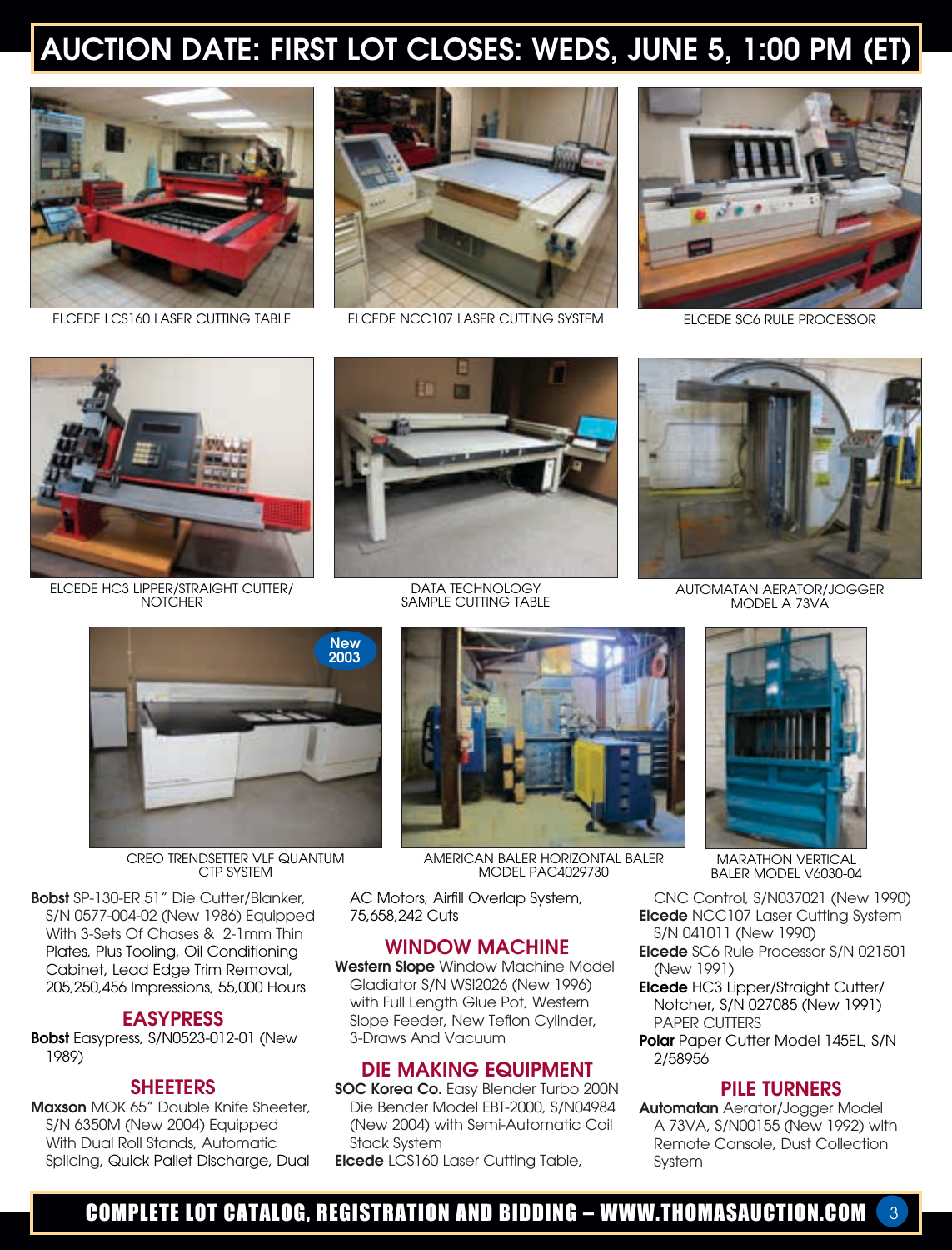### OPEN HOUSE INSPECTION: TUES, JUNE 4, 9:00 AM - 4:00 PM (ET)



ITW MIMA STRETCH WRAPPER MODEL 4.40



CATES 2014 DUAL LANE TRAY FORMER EPSON STYLUS PRO 7900 PROOFER WITH TOOLING







HYSTER 120XL3 FORK TRUCK ADGRESSOR FLOOR SWEEPER JUNGHEINRICH ELECTRIC FORKLIFT



MODEL AXP





SCISSOR LIFT

- FORKLIFTS MATERIAL
	- HANDLING
	- Hyster 120XL3 Fork Truck (New 2004) with Case Clamp (3) Jungheinrich Electric Forklift, 3-Wheels, Approx. 3000 lb cap

#### CTP SYSTEMS

Creo Trendsetter VLF Quantum CTP System (New 2003) with KM-FG Print Console Server

#### BALERS

American Baler Horizontal Baler Model PAC4029730, S/N 9041408 Marathon Vertical Baler Model V6030-04, S/N 926467

#### PACKAGING MACHINES

Cates 2014 Dual Lane Tray Former with Tooling

- **ITW Mima** Stretch Wrapper Model 4.40 S/N19082 (New 2009)
- Mima Rotary Stretch Pallet Wrapper Model BK4000 Auto
- (8) Little David and Best Pack Case Sealers

#### AIR COMPRESSORS - DRYERS

- Sullair LS20 100 HP Air Compressor Model SRD630AC, S/N 005-016930 (New 2000)
- Quincy QSB 60 HP Air Compressor (New 1985)

### 4 OBTAIN YOUR REMOVAL QUOTES BEFORE BIDDING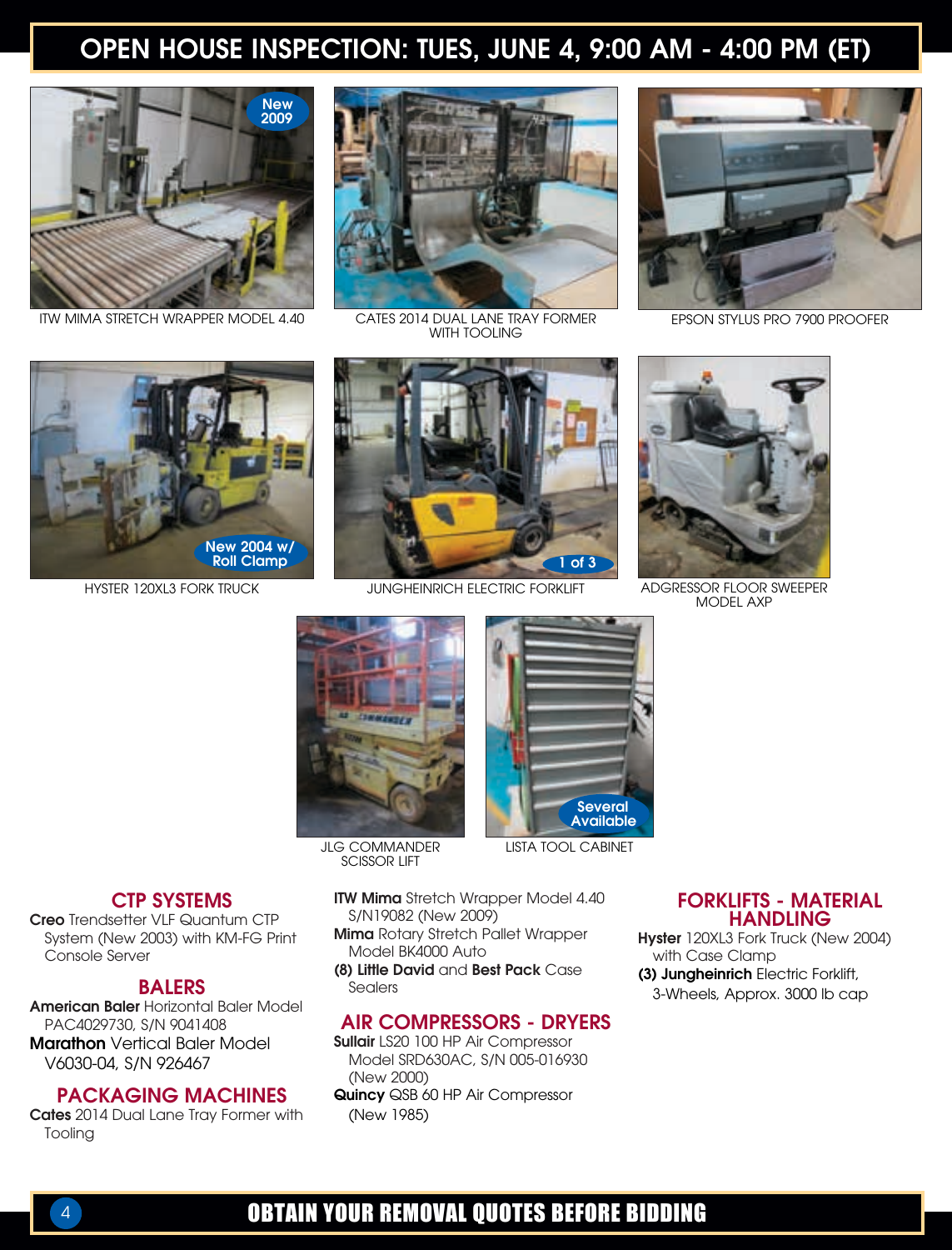## MAJOR ONLINE PACKAGING PRINTER AUCTION

### PLANT SUPPORT

Plant Support, Including: Lista Tool Cabinets, Plastic Pallets, Work Benches, Fans, Ladders, Storage Cabinets, Pallet Jacks, Strappers, Hand Tools, Power Tools, Adgressor Floor Sweeper Model AXP, JLG Scissor Lift, Prisco Humidification System,

Pallet Racking, Conveyors, Case Sealers, Thwing-Alberg PCA Score Bend Tester, H2O Treatment System, Liquid Storage Cabinets, Backup Generator, Mezzanines, etc.

#### Office Furniture and Equipment

**Including:** Executive Suites, Private Offices, Conference Rooms, Desks, Chairs, File Cabinets, Hoshizaki Ice Machine, etc.

#### Computer and Office Machines,

Including: Apple Power PC's, Desktop PC's Office Printers, Network Hardware, Servers, Copiers, etc.





WATERLOO TOOL CABINETS CANON IMAGERUNNER ADVANCE COPIER EXECUTIVE CONFERENCE ROOM



# AUCTION INFORMATION

## MAJOR PACKAGING PRINTER AUCTION By order of The United States Bankruptcy Court Case

#19-12336

### Prime Carton and Packaging, LLC

7358 Baltimore Annapolis Boulevard, Glen Burnie, MD 21061

### SALE DATE: WEDNESDAY, JUNE 5, 1:00 PM (ET) INSPECTION: TUESDAY, JUNE 4, 9 AM TO 4 PM (ET)

Registration Deposit / Bidder Approval. All bidders that aren't pre-approved by Thomas Industries will be required to provide a refundable deposit, prior to being approved for bidding. The deposit must be 25% of the amount the bidder is looking to be approved for bidding up to. Thomas Industries, at their sole discretion, reserves the right to deny bidding privileges to any customer. For information on bidder Approval or to provide a registration deposit contact Irina Lekhmus (email: irina@thomasauction. com or Phone: 203-458-0709).

#### Buyer's Premium: 15% Staggered Closing Times: Lots Have 60-Second Staggered Closing Times.

Auto Extend Bidding: If a bid is submitted with less than 3-minutes remaining, the closing time for that lot will be extended by 3-minutes.

Payment Due In Full: Thursday, June 6, 2019

Payment Types: Certified Check or Wire Transfer

As-Is Where-Is: All Items Are Sold "As-Is Where-Is" With No Warranty or Guarantee of Operating Condition. Auctioneer Strongly Recommends That Buyers Inspect Equipment Prior to Bidding.

Removal: Removal begins Monday, June 10. Removal Hours: 9 AM to 5 PM (M-F). All items must be removed by Friday, June 21, 2019 (NO EXCEPTIONS). Any items not removed by this date will be considered abandoned and bidder will forfeit all right to any items not removed, including all deposit or payment monies.

Removal Costs: Buyers are fully responsible for all cost to remove their purchases. Please obtain removal quotes prior to bidding and bid accordingly.



Legally Binding Contract: All bids constitute a legally binding contract and bidders will be legally obligated to make payment and remove items in accordance with the terms and conditions of the sale. Complete Terms & Conditions Available at www. thomasauction.com

Payment Information: Irina Lehkmus irina@thomasauction.com 203 458 0709 x108

Technical Information: Fred Moss fred@gmail.com 781 844 1645

Onsite Removal: Jon Standish Jon@thomasauction.com 203 915 3430

Reaistration: Claire Carrano Claire@thomasauction.com 203 458 0709 x100

Considering an Auction or Appraisal Tomjr@thomasauction.com 203 458 0709 x101

Under Management of:<br>**THOMAS INDUSTRIES** 2414 Boston Post Road Guilford, CT 06437-2310 (203) 458-0709 • (203) 458-0727 Fax http://www.thomasauction.com

### ONLINE BIDDING ONLY - REGISTER AND BID AT WWW.THOMASAUCTION.COM